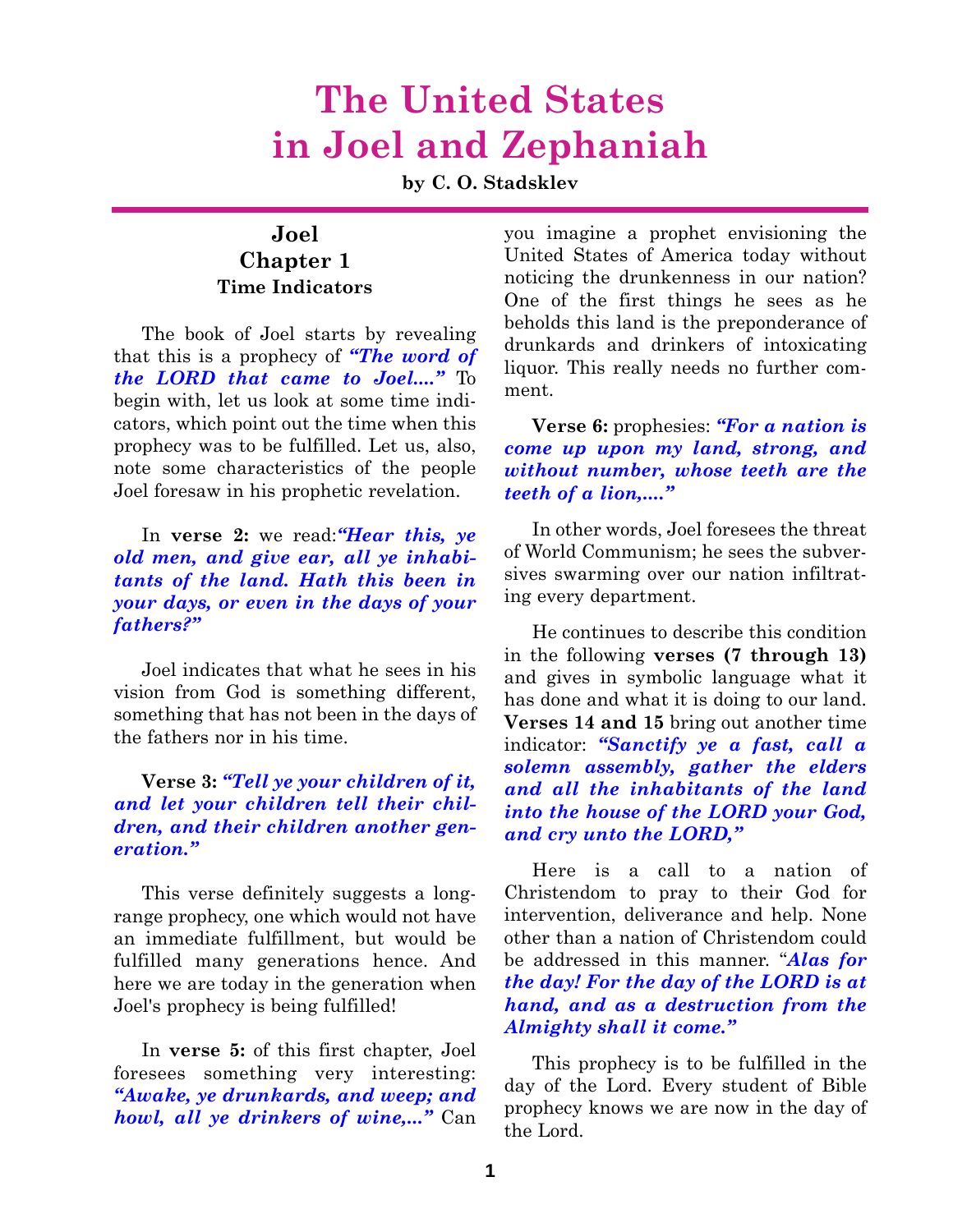Some people imagine this "destruction from the Almighty" will come upon the good people, but let me reassure you it is to be a destruction of the wicked — the anti-Christ forces.

#### **Joel**

#### **Chapter 2 The Threat Against The U.S.**

As I mentioned earlier, this prophecy deals almost exclusively with our nation, the great Zion nation that was to arise in the last days. The second chapter opens this way: **Verse 1:** *"Blow ye the trumpet in Zion, and sound an alarm in my holy mountain:...."*

The trumpet symbolizes trouble and danger, the gathering and the building up of military forces. The prophet Joel calls to the civil leaders of this nation to alert and prepare the people.

The words "holy mountain" or "holy nation" do not mean a nation that is sinless any more than the phrase "holy men of old" signifies that these men were sinless. One would not say that Solomon and David were sinless, yet they were called "holy" because they were set aside, used and blessed of God. This great nation, the United States of America (symbolized here by a mountain), is spoken of as being holy because it, too, has been set aside, blessed, favored and used of God.

#### *"....let all the inhabitants of the land tremble: for the day of the LORD cometh, for it is nigh at hand;"*

The threat that Joel foresees is one which involves all the people. It is not, merely, a conflict of one army against another, affecting only the military forces. All the inhabitants of the hand are involved. This verse also gives the time indicator: **"the day of the LORD."** This term identifies the particular period in which we live, the closing of the church age and the ushering in of the kingdom age. Some prophets call it the **"great and dreadful day of the Lord"** while others simply call it **"the day of the Lord."**

**Verse 2:** *"A day of darkness and of gloominess, a day of clouds and of thick darkness,...."* We have here phrases which indicate Joel actually foresaw the tremendous, literal clouds which have been created by atomic and nuclear explosions. He, also, saw the gloominess and fear of the people.

**Verse 3:** speaks again of the threat of World Communism: *"A fire devoureth before them; and behind them a flame burneth: the land is as the garden of Eden before them, and behind them a desolate wilderness; yea, and nothing shall escape them."*

The prophet foresaw the desolation, the terrible destruction, bondage and misery that would follow the spread of World Communism. All one need do is to remember (compare) East and West Germany; the first a wilderness in every sense of the word — literally, spiritually and physically. Note what is described in **Verse 4: "The appearance of them is as the appearance of horses; and as horsemen, so shall they run."** Joel does not say these men mount horses — he says they look like they are running to mount horses.

In **Verse 5:** he tells us they crawl into chariots, which fly or heap on the tops of the mountains. In other words, Joel saw men running to their planes, crawling into the cockpits and then describes these planes as leaping over the mountains. He even heard the noise. He says the noise is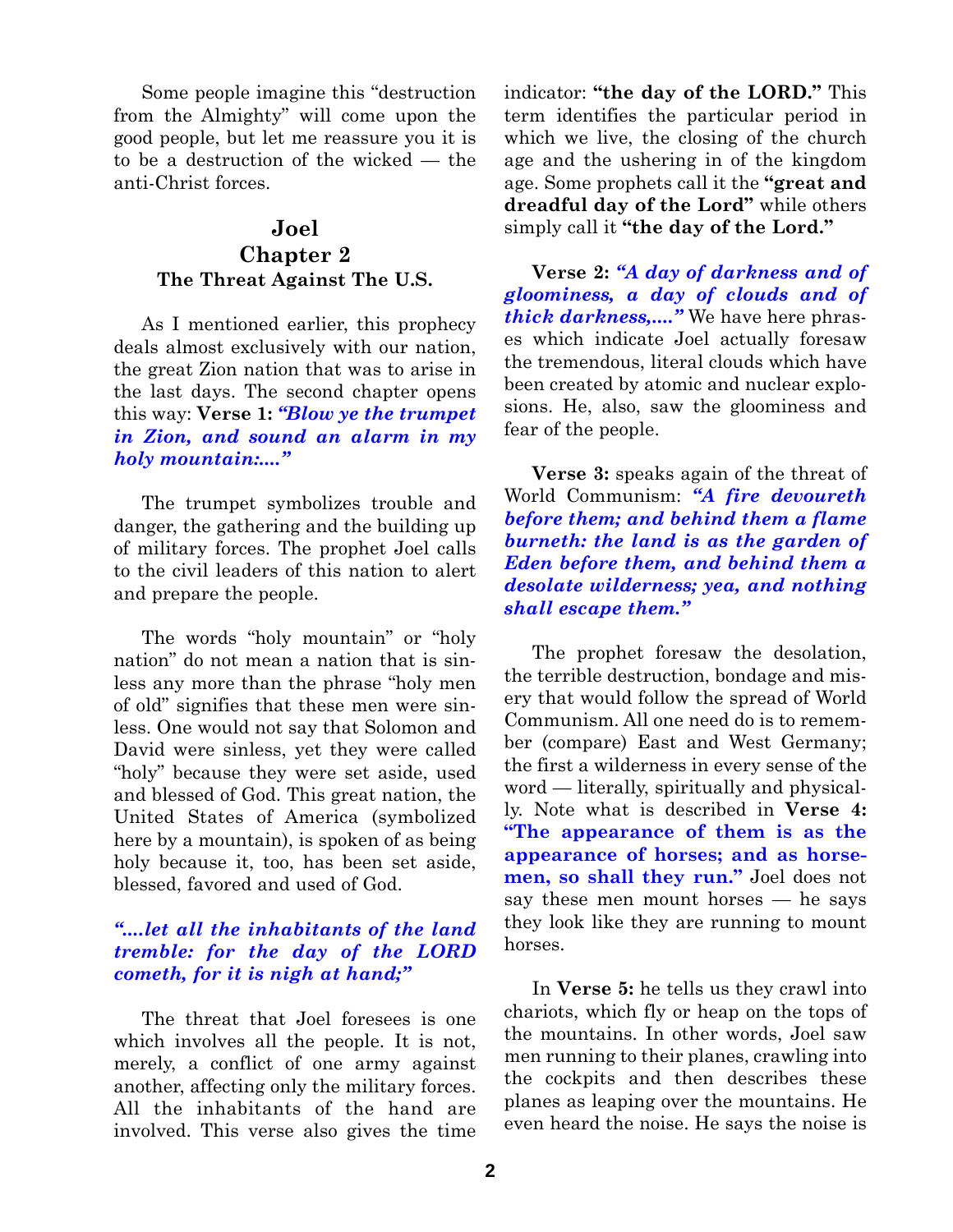#### *"....like the noise of a flame of fire that devoureth the stubble, as a strong people set in battle array."*

Joel, of course, had never heard the roar of a plane, but in his vision and revelation from God, concerning our nation and the threat of World Communism, he actually heard the noise. He calls it the noise of a stubble fire, with which he was familiar.

#### **Verse 6:** *"Before their face the people shall be much pained: all faces shall gather blackness."*

We are constantly hearing the warning that a nuclear war means total warfare, involving not only the military forces of the nation but all of the people. Joel foresaw this threat of a great air armada coming to attack the entire nation.

**In verses 7, 8, 9 and 10,** he, again tells of the infiltration of the satanic, anti-Christ Communistic forces, but beginning in verse 11, through the balance of the chapter, he relates how God will intervene and deliver this great Kingdom nation, the United States of America.

#### **Joel**

#### **Chapter 2 Israel's\* Turning Divine Intervention Deliverance And Restoration**

(\*Pastor Stadsklev teaches that America is the Israel of Joel's book, not Israeli in Palestine.)

**Joel 2:11:** *"And the lord shall utter his voice before his army: for his camp is very great: for he is strong that executeth his word: for the day of the LORD is great and very terrible; and who can abide it?"* Although the armies of the Anglo-Saxon or Israel people are spoken of as the armies of the Lord

throughout Scripture, God's armies are not limited to men; God also has angels, a heavenly army. This may be what is referred to in verse 11.

To my mind the most important verse in the entire book of Joel is verse 12 of this chapter. Here we are given the reason from God's viewpoint for all that threatens and afflicts us from the Communists and the hordes of heathendom and from all the subversive and anti-Christ forces within our land. The Almighty is allowing these tremendous troubles for just one reason. Would to God His people would understand His hand and purpose and see His working.

**Verse 12:** *"Therefore (in other words, because of all that we find in chapter 1 and 2 up to verse 12) also now, saith the LORD, turn ye even to me with all your heart, and with fasting, and with weeping, and with mourning:..."*

Who is to turn and repent? The good people, the conservatives, the rightists, the fundamentalists and the full-gospel people. God insists these people must turn to the Word of God for this nation in this hour. The only way to turn to God is to turn to His Word, and today we must do more than turn to Christ for personal salvation. We must honor the national message of the Scriptures and turn to God's will and ways for the nation. God will compel us to do this.

What will happen when we do? *"... for he is gracious and merciful, slow to anger, and of great kindness, and repenteth him of the evil."*

#### **Joel 2:13**

Someone may ask why God allows distress to be poured upon our nation and other nations of Christendom if He is gracious and merciful and of great kindness.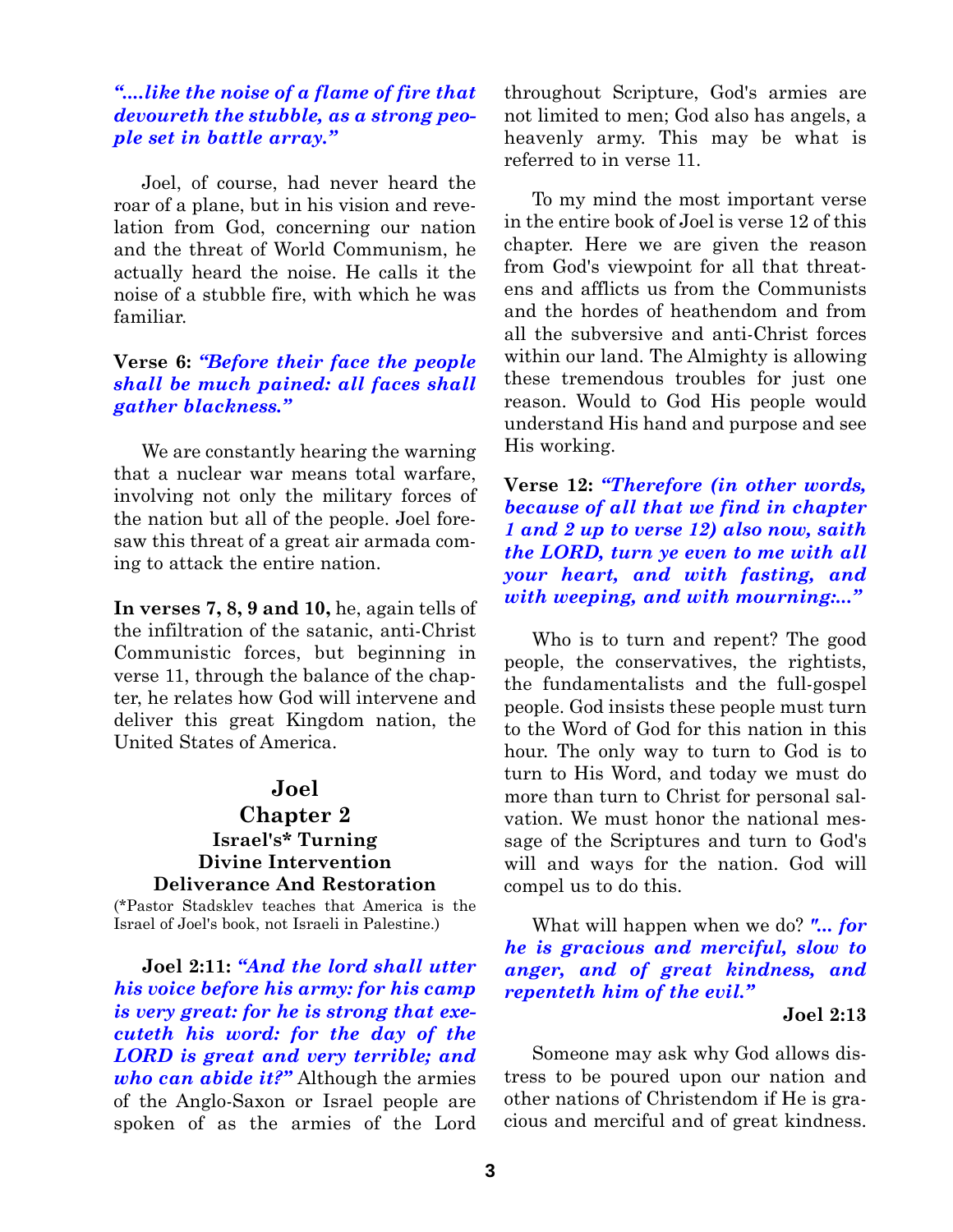Why has He allowed World War I, World War II, the great depression, Korea, Vietnam?

The answer (and the cure) is simply this: "Therefore also now. . . turn ye even to me." God will turn the Communists (our enemies) upside down and inside out forever when we do what He desires and decrees that we shall do. We will turn to Him — that is turn to the gospel of the Kingdom, for the Kingdom Age is moving in upon us.

Still another call is addressed to the Zion nation (the U.S.A.) in verses 15 through 17: "Blow the trumpet in Zion, sanctify a fast, call a solemn assembly... ." These are the very same words that opened the second chapter. However, while verse 1 is addressed to the civil authorities, these three verses are addressed to the religious leaders, to the church. Many of our civil and political leaders have done a much better job of alerting, informing and warning the citizens of the threat of World Communism than have the clergymen.

**Verses 15-17:** very clearly describe this Zion nation as one that has congregations, elders, priests, ministers and altars — in other words, a Christian nation (not a nation of Christians). And the people are told what to pray for in **verse 17:** *"....Spare thy people....."* Spare the United States of America from what? *"....Spare thy people, O LORD, and give not thine heritage* **(the Israel people)** *to reproach, that the heathen should rule over them:..."* The whole program and goal of World Communism (whether the work is done through the United Nations or other avenues) is to subjugate, subvert, undermine and rule over the United States of America. The Lord through the prophet Joel calls upon

Zion to gather the people in their churches to pray and turn to the Word of God.

**Verse 18:** is very comforting because it states, *"Then will the LORD be jealous for his land, and pity his people."* When we do what? When we do as we are told in verse 12 — turn to the Word of God for the nation. And I repeat, the only way the nation can turn to God is to turn to the national message of the Bible. It is one thing for an individual to turn to the Lord for personal salvation. It is something else for a nation to turn. All that God asks us to do, indeed all we can do, is to turn and receive the Gospel of the Kingdom. As a nation we can do no more about our national sins of the past than individuals can do about personal sins of the past. All God demands of us as individuals is to turn to Him for mercy and forgiveness, and that is all He asks of us as a nation.

**Verses 19 and 20:** contain one of the most fascinating revelations of all Bible prophecies. They state that God will intervene and destroy the great heathen horde, mustered by World Communism, to come with their all-out attack against the United States of America. He will destroy them and wipe them off the face of the earth.

Our enemies are busy disarming us now, but according to Bible prophecy they will be led (in the providence of God) to move against us. God's purpose in it is very similar to His purpose in hardening Pharaoh's heart and causing him to attack our forefathers at the Red Sea. That event was the greatest demonstration up to that time of God's power, dominion and faithfulness. God used it as an example throughout history. As we come to the end of this age, we will have an experience similar to that of the Israelites at the Red Sea but on a much larger scale.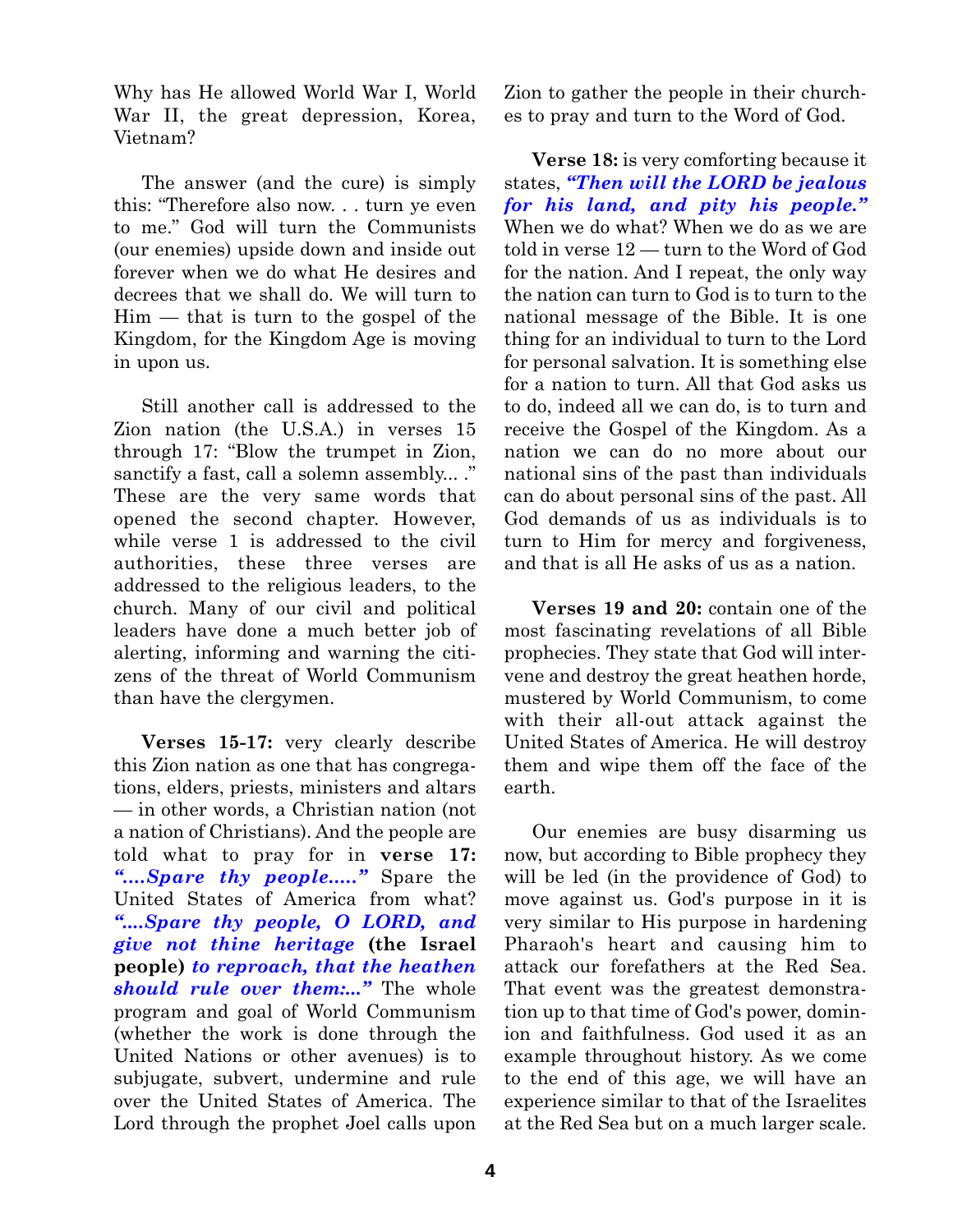(Isaiah 10:26 .... after the manner of Egypt") The Israelites were helpless and hopeless then, but there was Divine intervention.

Note **verse 20 of Joel 2**: *"But I will remove far off from you the northern army, and will drive him into a land barren and desolate, with his face toward the east sea, and his hinder part toward the utmost (or the western) sea...."* The prophet Joel in his vision of our day saw a great air armada coming between the east and the western seas (the Atlantic and Pacific Oceans) and down over the barren, desolate, waste lands of the Canadian Rockies and Alaska. According to the prophecy of Ezekiel 38 and 39, this is the location where they will, actually and literally, be brought down. God promises to meet them, rout them and defeat them using the elements.

**Verse 21:** *"Fear not, O land; be glad and rejoice; for the LORD will do great things."* This is addressed to our land, the United States of America, this great Zion nation. This will be the greatest Divine intervention in all human history, a demonstration of God's power that will frighten and turn the whole heathen world. It will mark the ushering in of the kingdom age.

**Verse 22:** *"Be not afraid, ye beasts of the field, for the pastures of the wilderness do spring, for the tree beareth fruit, the fig tree and the vine do yield their strength."* This verse seems to be the answer in Bible prophecy to the scare propagandists who insist that nuclear warfare will be the result if we arm and make a stand against World Communism. And if there is nuclear warfare they insist it will mean the destruction of pasture lands and vegetation —

that all life will be destroyed. However, this is not true; it is not in the purpose of God.

**Verse 23:** (still speaking to the people of the United States): *"Be glad then, ye children of Zion, and rejoice in the LORD your God:...."* If we were going to be subjugated, annihilated and enslaved, there would be little to be glad about. But we are not going to be subjugated; we are not going to be overcome and overwhelmed. We will be punished and frightened; we will be made to stand helpless and hopeless; and we will be placed in a position where we as a nation must pray. When we pray and turn to the Word of God then God will undertake.

One cannot rejoice today over what the politicians or the clergy are doing; but one can be glad and rejoice if he knows the Gospel of the Kingdom, if he believes that the United States is Zion and sees God's promises and purposes for Zion.

*"... for he hath given you the former rain moderately, and he will cause to come down for you the rain, the former rain, and the latter rain in the first month."* In other words, Joel addresses himself to a nation that has been greatly blessed, since rain symbolizes the blessing and favor of God. Again, this nation is the only one that fits this prophecy. God's blessings in the realm of the material and physical, as well as the spiritual, have been ours to a greater degree than any other nation in all history.

And this is just the beginning. God is going to give this the latter rain, the greatest outpouring of the Holy Spirit that any nation or generation has ever experienced. The promises continue in **Verse 24:**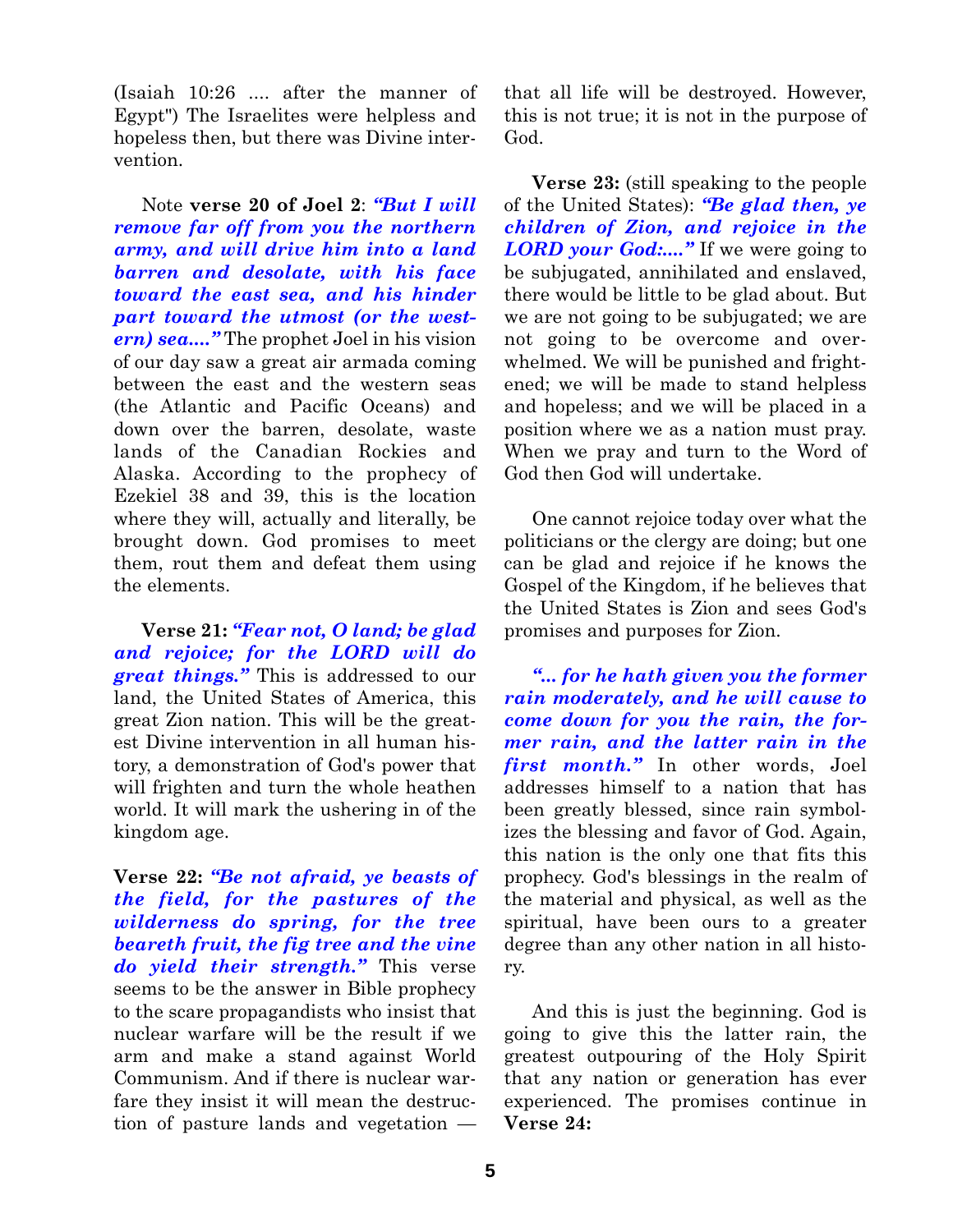*"And the floors shall be full of wheat, and the fats shall overflow with wine and oil."* This country already has this abundance in a great measure and it will increase progressively; it will not come in the twinkling of an eye. Christ comes in the twinkling of an eye, but the Kingdom comes over a period of time. **(Mark 4:26- 29)**

**Verse 25:** contains another very interesting prophecy: *"And I will restore to you the years that the locust hath eaten, the cankerworm, and the caterpillar, and the palmerworm, my great army which I sent among you."* If we are to see the meaning and significance of this scripture, we must refer to what we find in the first chapter, verse 4. For while great beasts (such as the lion, the leopard and the bear) symbolize great heathen monarchies and heathen systems of government, locusts, cankerworms, caterpillars and palmerworms symbolize the bureaucrats, the commissars with whom we are afflicted in this nation. We are troubled with appointed people who take over the authority and responsibility of our elected representatives.

They have taxed us and taxed us. Just like worms, they work in the dark behind the scenes, and they undermine and weaken the nation. However, their work comes to a sudden end, and God promises He will make restoration. I believe the restoration will take place when we adopt and institute a scriptural medium of exchange which pays money into circulation at the bottom, interest-free and debtfree. Our citizens will have returned to them, that which the bureaucrats have taken away through their debt money system. They have taken our sons, our money, our wealth and our resources; and they have built up Communism and Socialism all over the world. There has

been little we could do about it. Not until we turn to the Word of God and accept, preach, teach and conform to the Gospel of the Kingdom will we have the Lord's deliverance, intervention and restoration.

**Verse 26:** *"And ye shall eat in plenty,* **(this has already begun in a measure)** *and be satisfied, and praise the name of the LORD your God, that hath dealt wondrously with you: and my people shall never be ashamed."* This is addressed to our great Zion nation; and this glorious, marvelous, prophecy will be fulfilled and realized when we do the one thing we have repeatedly referred to in verse 12 — when we turn unto the Word of the Lord for our nation and for our time.

In **Verse 27:** we read: *"And ye shall know that I am in the midst of Israel, and that I am the LORD your God,..."* God is in the midst of the United States of America by His Spirit, His blessing and His inspiration more than in any other nation in all history. But in the great final crisis, we will all know that our deliverance and our protection come from the Almighty. We will all realize then that God's hand and purpose is in the United States and that this country is, literally, the beginning of the restitution spoken of by the prophets, the beginning of the new order that will develop into the kingdom of God on earth.

#### **Verse 28:** *"And it shall come to pass afterward, that I will pour out my spirit upon all flesh; and your sons and your daughters shall prophesy,...."*

Those who insist that all light has been given years ago are mistaken, because God's revelations are progressive. This does not mean we depart from the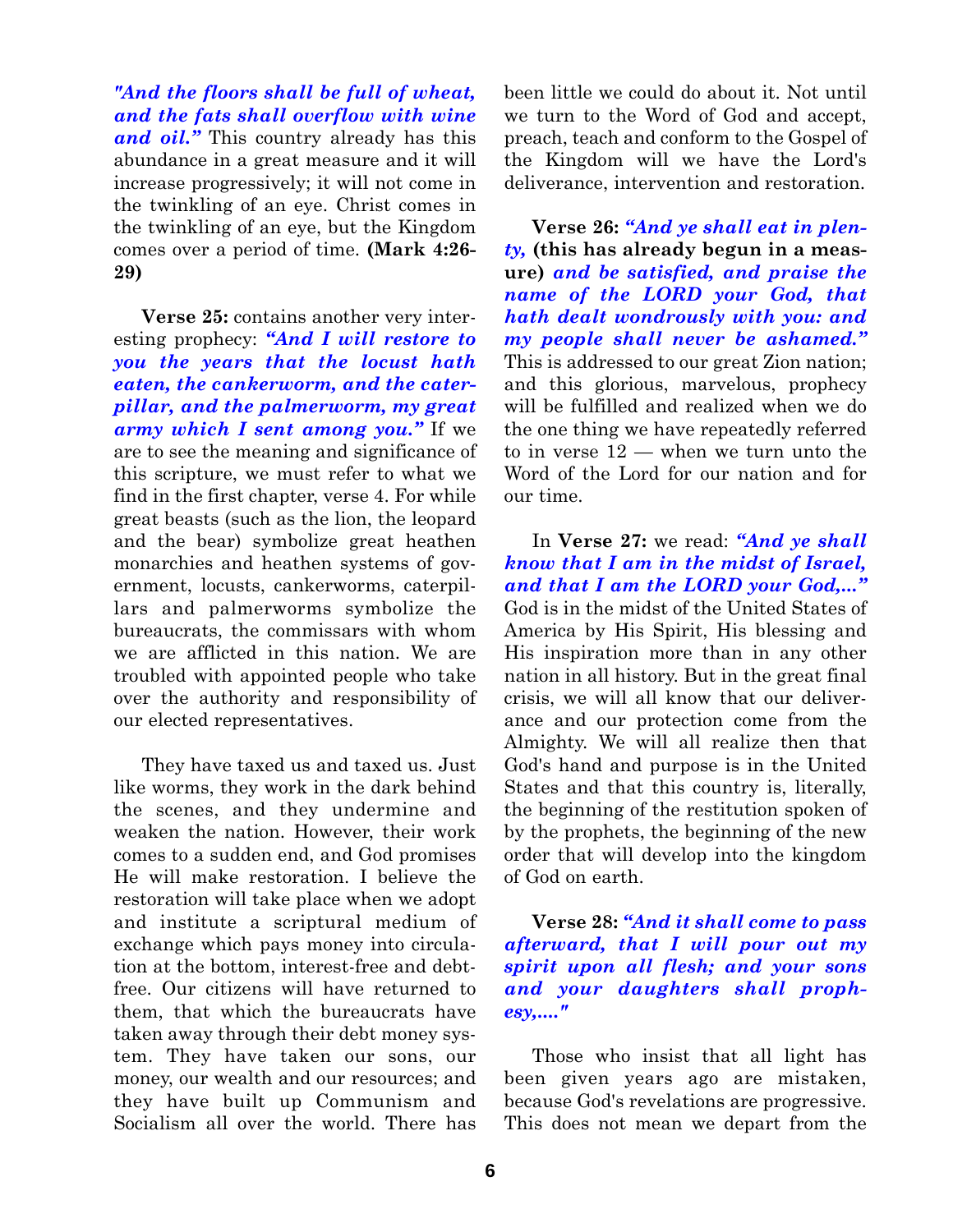fundamentals of the Christian faith — it means that more light and truth is revealed as we come closer to the end of the age. This is prophesied in Daniel, and throughout the Scripture.

*"...your old men shall dream dreams, your young men shall see visions:"* This prophecy is already being fulfilled. Some limit this promise to spiritual dreams and spiritual visions, but I believe that some of the almost human machines that God, in His mercy and His kind providence, has allowed men to discover, devise and manufacture come from the quickening of God's Spirit upon the minds of these men. Our nation is full of new things — they are coming in as a flood upon us in this particular generation. The reason is that we have come to the end of the church age and to the beginning of the kingdom age when the curse of heavy toil is to be lifted, bringing leisure and abundance. Some of the inventors are not born-again, but the Spirit of God uses them in whatever way He sees fit, as He has used people all through history.

**Verse 30:** *"And I will shew wonders in the heavens and in the earth, blood, and fire, and pillars of smoke."* Joel undoubtedly foresaw (as we mentioned earlier in connection with verse 2) some of the atomic and nuclear explosions; he saw the clouds; he saw the bloodshed of World War I, World War II and of today.

In **Verse 31:** he, again, gives the time indicator: *"....the great and dreadful day of the Lord....."* **Verse 32:** *"And it shall come to pass, that whosoever shall call on the name of the LORD shall be delivered: for in mount Zion and in Jerusalem shall be deliverance, as the LORD bath said..."*

**Mount Zion is the United States of America** (— but you ask, what about Jerusalem?) When we come to the word "Jerusalem" we must always ask ourselves if it is the old Jerusalem or the new Jerusalem that is referred to. The Bible speaks of the New Jerusalem and it, also, speaks of the daughter of Jerusalem. The daughter and the mother are not the same and neither are the new and the old. **Our great nation is the new Jerusalem**, the nation that the Apostle John saw coming down from heaven, the same being built upon the Old and the New Scriptures. (When you read the book of the Revelation remember it is written in symbols.)

Who built this United States of America? None other than the descendants of ten-tribed Israel, who, came from Europe. How did they build it? They built it upon the writings of the prophets and the apostles. The United States, then, is Mount Zion; it is the daughter of Zion, the daughter of Jerusalem and the New Jerusalem. All of these terms refer to our nation.

Will our land be destroyed, taken over, annihilated and subjugated? No, we will be so harassed and find ourselves in so much difficulty and distress that we will be forced to turn to the Word of God. We are the same Israel people today as the days of the Old Scripture, and when things got bad enough, the Israel people turned to the national message of God's Word. They turned to the Gospel of the Kingdom, and when they did, God intervened and delivered them. Peace and prosperity, tranquility and security then came to the nation.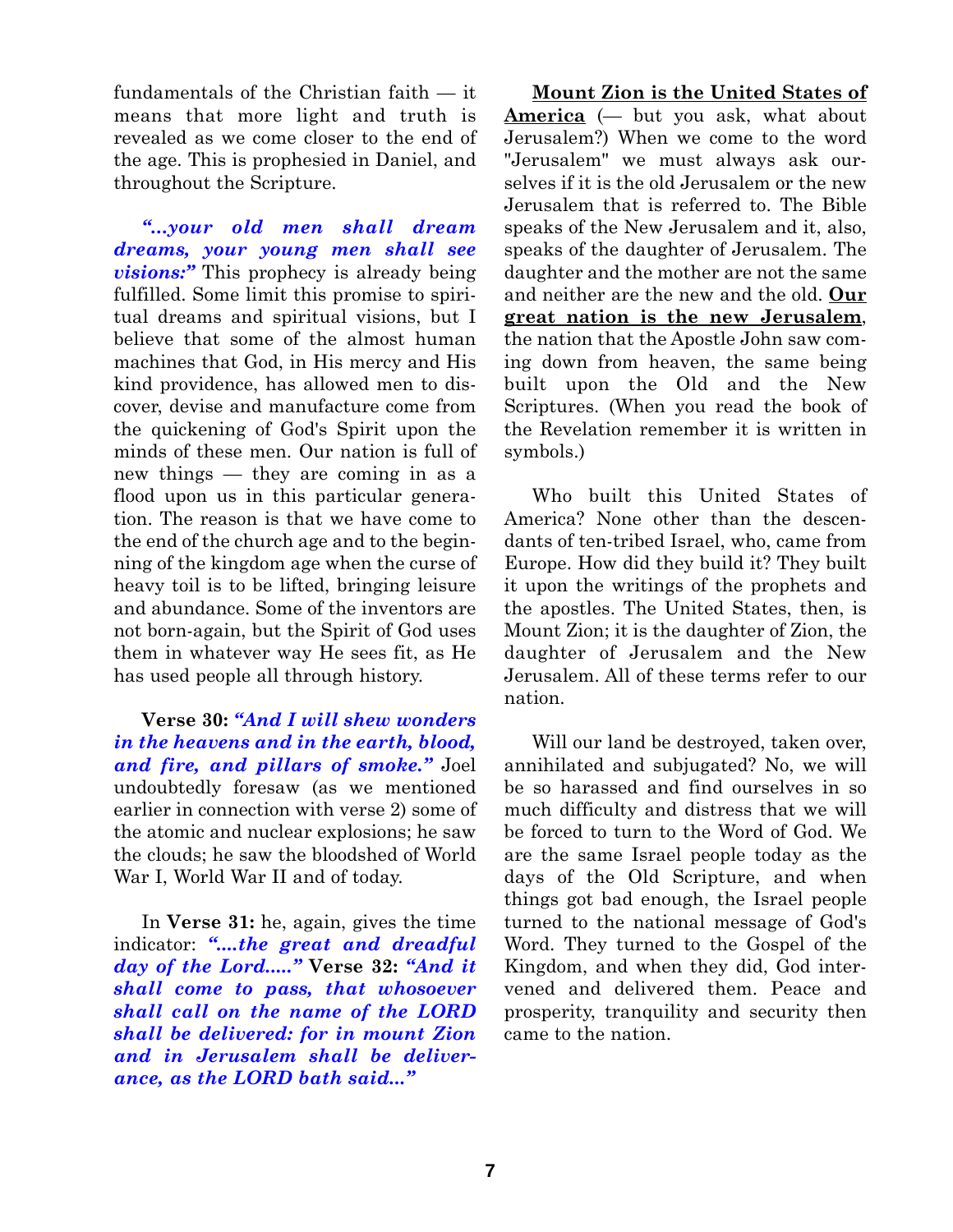#### **Two Great Camps**

Let us now turn to **Joel 3:9** which states: *"Proclaim ye this among the Gentiles; Prepare war, wake up the mighty men, let all the men of war draw near; let them come up ...."* Immediately one recognizes that this describes what the Communists and anti-Christ forces are doing all over the world: they are stirring up hatred and animosity against one particular nation, the United States of America. Communism is inspired by Satan, and Satan certainly knows by this time the identity and the significance of our nation. Consequently, there is a satanic hatred against us.

**Verse 10:** *"Beat your plowshares into swords, and your pruning hooks into spears; let the weak say, I am strong."* Small, weak heathen nations hate and defy our great nation. There are also many satanic forces, within our nation, binding, sabotaging and hindering our effort. However, there is comfort and hope in the following words from the Almighty, as He speaks through the prophet Joel.

In **Verse 11:** we read: *"Assemble yourselves, and come, all ye heathen, and gather yourselves together round about: thither cause thy mighty ones to come down ...."* In other words, he prays for Divine intervention.

**Verse 12:** *"Let the heathen be wakened, and come up to the valley of Jehoshaphat: for there will I sit to judge all the heathen round about."* The valley of Jehoshaphat is not the name of a geographical location, but the description of a world condition. It simply means a valley of judgment and a valley of deliverance, judgment upon the heathen and upon Communism but deliverance for the nations of Israel or Anglo-Saxondom.

**Verse 13:** *"Put ye in the sickle, for the harvest is ripe:* **(You will remember that Jesus said the harvest is the end of the age.)** *come, get you down; for the press is full, the fats overflow; for their wickedness is great."*

This nation has plenty of wickedness so far as individual sins are concerned, but the wickedness of Communism and heathendom far exceeds the national evil in our nation.

#### **Verse 14:** *"Multitudes, multitudes in the valley of decision: for the day of the LORD is near in the valley of decision."*

Two great multitudes are mentioned here; one multitude on the side of freedom, righteousness and liberty and the other multitude on the side of Communism and heathendom. Both are in the valley of decision. As we go into the day of the Lord, the Almighty will decide who will win this war and who will take over the world — Communism or Christianity. Thank God, Christianity will be victorious.

#### **Verse 15:** *"The sun and the moon shall be darkened, and the stars shall withdraw their singing."*

**Verse 16:** *"The LORD also shall roar out of Zion...."* In symbolic language this means that in this great Zion nation the Almighty will demonstrate Himself as King and Lord over all the earth. Indications are, too, that the Lord will actually speak in an audible voice to His kingdom people in this end time.

*"....and utter his voice from Jerusalem;...."* What happens in the old Jerusalem after Christ comes is one thing; what happens here in the United States of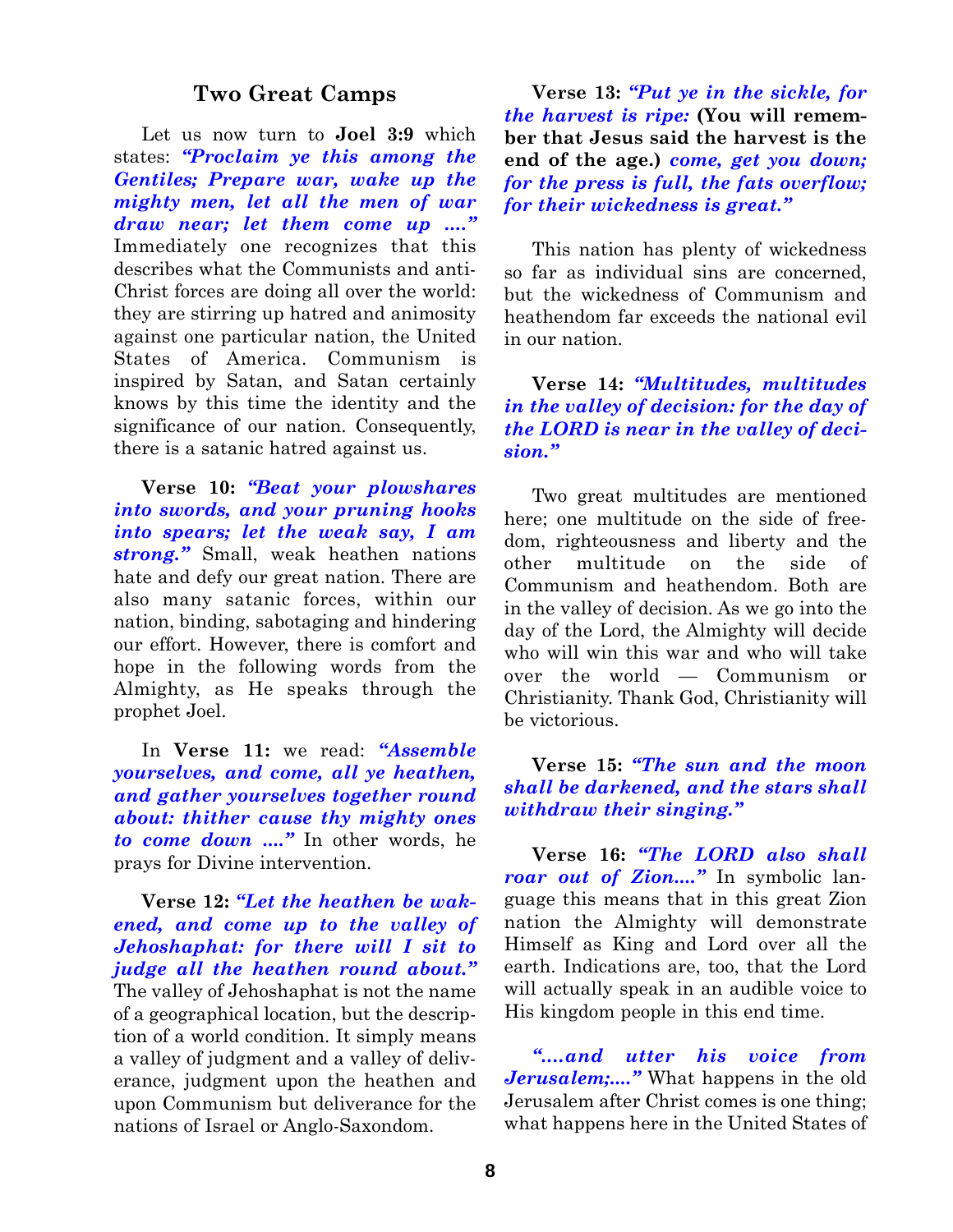America (the new Jerusalem) before the revelation of Christ, is something else.

#### *"...and the heavens and the earth shall shake: but the Lord will be the hope of his people, and the strength of the children of Israel."*

Please note the contrast here: God's judgment is poured upon the people of Communism and heathendom, but His Holy spirit and intervention comes to the people of Christendom, especially this great Zion nation.

#### **The United States in Zephaniah**

 $\overline{\phantom{a}}$  , where  $\overline{\phantom{a}}$ 

#### **Chapter 1 The Great Day of the Lord**

In the balance of this book we shall consider the prophecy of Zephaniah, which is very similar to the prophecy of Joel. As mentioned previously, both Joel and Zephaniah are short prophecies of three chapters and both deal with our particular time and nation. Zephaniah gives some history and short-range prophecy, also, but it is primarily an end-time prophecy and largely-devoted to the United States of America.

Zephaniah in the first two chapters sets forth his vision and revelation of the evils, wickedness and corruption of our day and our nation. But, in the last part of his book he reveals the same truth that Joel does: namely, that there will be Divine intervention when this great Zion nation turns to God. This new order of the ages will be cleansed, and there will be a tremendous demonstration and manifestation for the heathen world of God's faithfulness and reality, as He delivers us from both internal and external enemies.

Let us begin by reading from **Verse 14:** *"The great day of the LORD is near, it is near, and hasteth greatly..."* In other words, everything is speeded up — more happens now in a week than previously happened in perhaps 10 or 12 years. Again, may I mention that the expression "the great day of the LORD" refers to the time in which we now live, the closing of the church age and the ushering in of the kingdom age.*"....even the voice of the day of the LORD: the mighty man shall cry there bitterly."* This is a very challenging statement because there is no question that mighty men throughout the world today, have wept bitterly as they have seen their nations one after the other, being subverted betrayed, double-crossed and taken over. I can well imagine that some of our military leaders have certainly wept on the inside. Perhaps, many have shed literal tears as they realized how our boys were being sacrificed, and as they have had to send precious, young men into battle with their hands tied. Perhaps this is what the prophet saw.

**Verse 15:** *"That day is a day of wrath, a day of trouble and distress, a day of wasteness and desolation, a day of darkness and gloominess, a day of clouds and thick darkness...."* God is angry with the United States of America because we are not turning to His Word. Zephaniah speaks of "wasteness and desolation" and one thinks of the desolation poured upon Germany, Great Britain and France, and now upon other parts of the earth. The prophet, also, sees great clouds arise, a result of atomic and hydrogen explosions. All of these things, concerning our day and time, were seen by Zephaniah in his vision and revelation.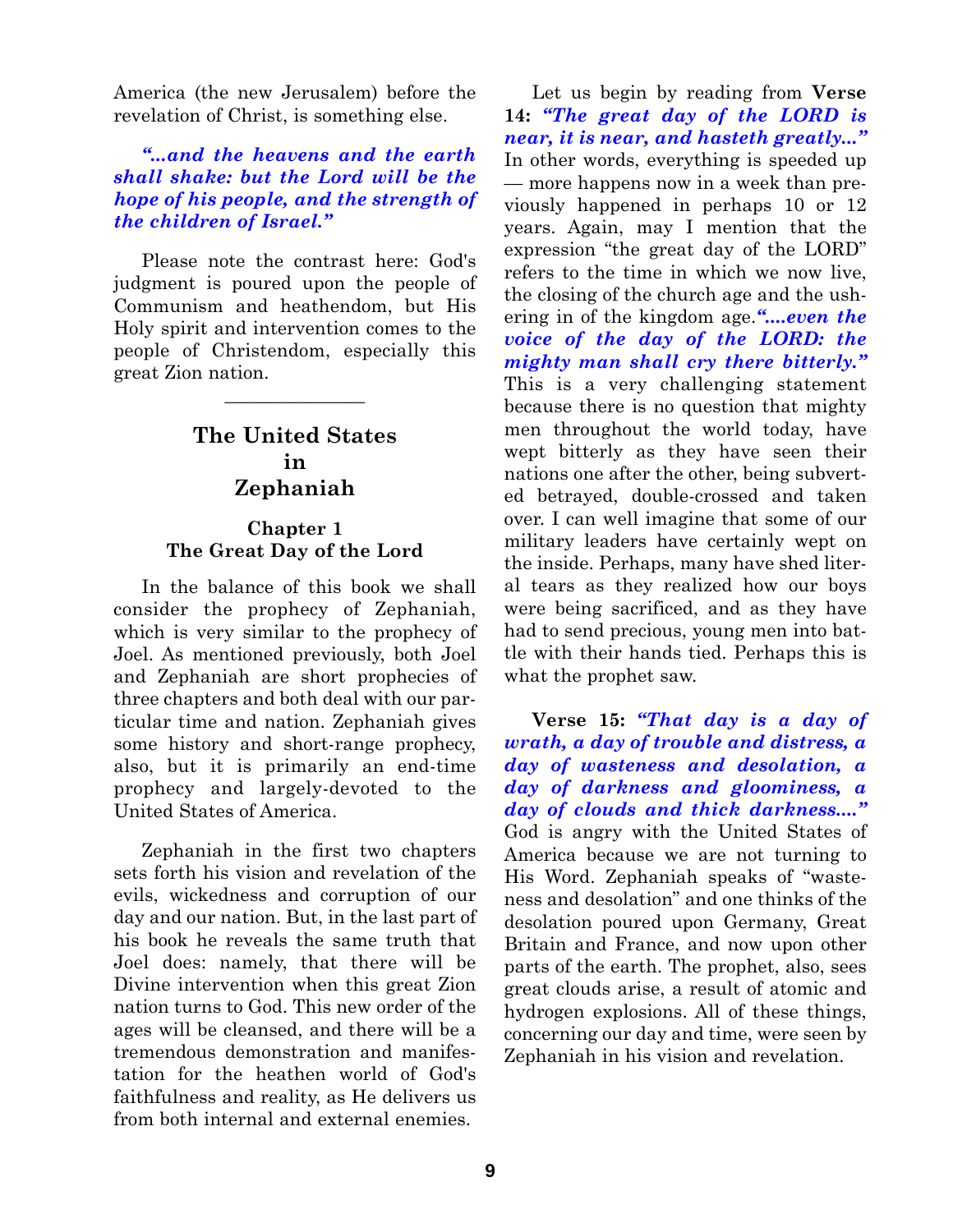**Verse 16:** *"A day of the trumpet and alarm against the fenced cities, and against the high towers."* The words: "trumpet and alarm" give the same thought that Jesus brought out when He said there would be wars and rumors of wars. "Fenced cities" and "high towers" are symbolic terms referring to military might.

Note **Verse 17:** The Almighty speaking through the prophet says, *"And I will bring distress upon man, that they shall walk like blind men... ."* When one sees the negotiations, agreements and concessions we make to our enemies, one must agree that we certainly are blind.

Here is the reason for all of the difficulty we are in: *"....because they have sinned against the LORD: and their blood shall be poured out as dust, and their flesh as the dung."* Many good people seem to imagine that God does not care any more; some act as though God is dead; others seem to think He is not what He used to be, that He can no longer handle the evil forces as He did in the days of the Egyptians and Babylonians and Israel's other enemies. According to some people, we must rally and save God. No, my friend, God is still sovereign.

God's hand of judgment is upon us because we will not turn to His Word for our nation and for our day. We continue to insist that the Jews are Israel and that the church is the kingdom. These teachings cancel out, completely, everything the Bible actually teaches concerning our nation. If the Jews are Israel and if the church is the kingdom, then the prophecies of Joel and Zephaniah are not what Joel and Zephaniah claimed they were. May I emphasize that this 17th verse says "they have sinned," referring not to our enemies and the Communists but to the good people of this nation. One would think after reading a passage like this, we would begin to ask ourselves if we are sinning against God.

We are the people with whom God is now dealing with. God will make quick work of our enemies, (the Communists) when they have accomplished their purpose in His plan to turn the United States to the Gospel of the Kingdom. Speaking of this time of world upheaval and the judgment of the nations in which we are in, Zephaniah prophesies:

**Verse 18:** *"Neither their silver nor their gold shall be able to deliver them in the day of the LORD'S wrath; but the whole land shall be devoured by the fire of his jealousy: for he shall make even a speedy riddance of all them that dwell in the land."*

This does not mean that God will destroy all human life in the particular land that Zephaniah foresaw. It means He will make a speedy riddance of certain people. Who are these people? It says of them, "Neither their silver nor their gold shall be able to deliver them in the day of the LORD'S wrath."

If you are familiar with the history of money and the history of wars, you know that those who have manipulated and cornered the silver and gold (especially the gold) have generally been able to hide, protect and shield themselves in past times of distress, war and judgment. They have been able to take advantage of war, violence, upheaval and emergency, but not at this time when the age is closing and we are moving into the day of the Lord. Thank God they have had their day and their days are numbered.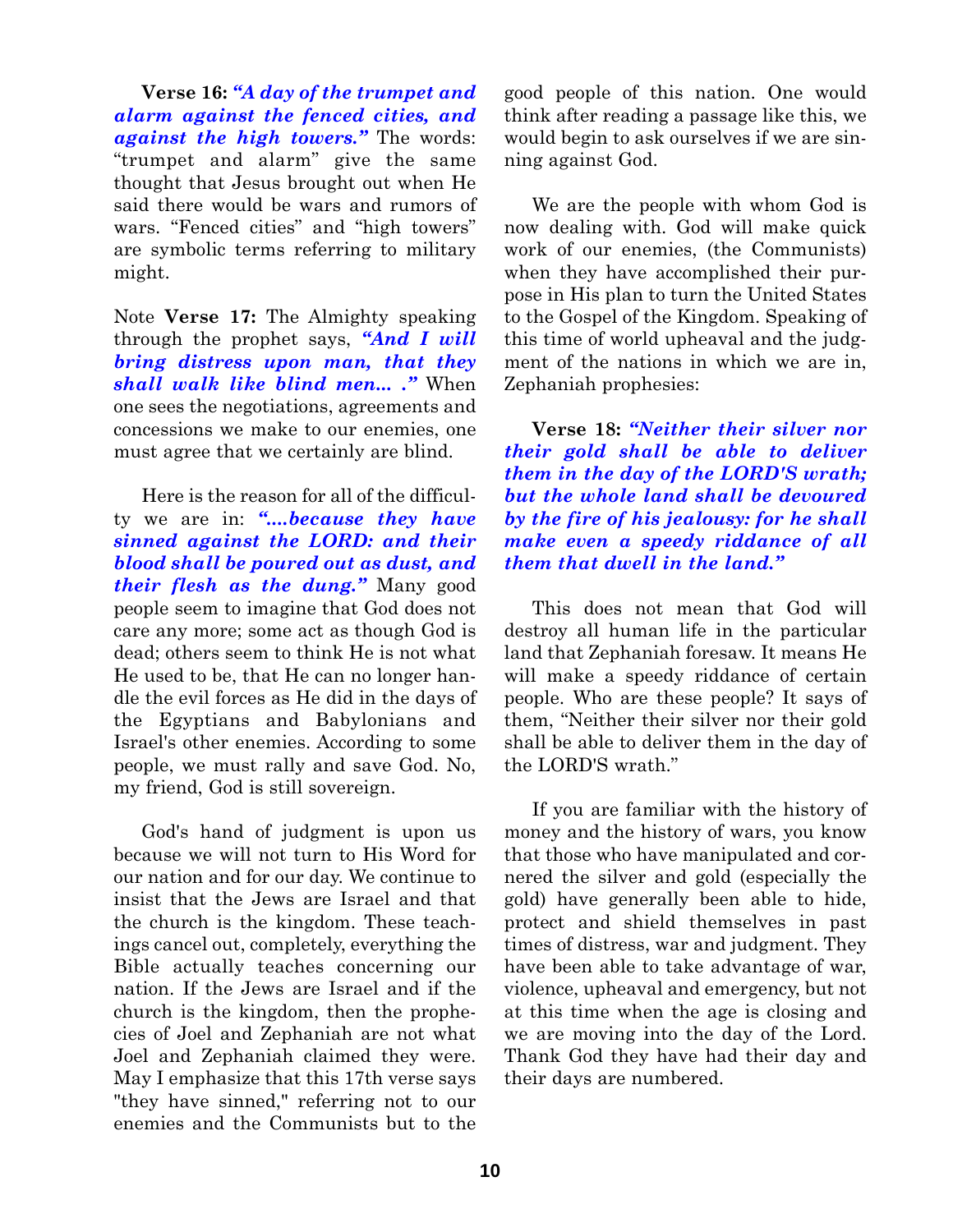According to the prophecies of Isaiah, Jeremiah, Zephaniah and Ezekiel, gold and silver will no longer be used as a means and method whereby a handful of people can control and dictate the policies of an entire nation. Gold and silver will no longer be the basis for issuing money. Money will be issued on the wealth and goods and services of the nation. It will be issued to match the population and the increase in the population. Gold and silver will have nothing to do with the amount of the medium of exchange the people of a nation may have.

Using gold and silver as a basis for issuing money is an old pagan fetish; it is something that is forbidden, condemned and cursed throughout the entire Scripture. This is brought out in the writings of Moses and Joshua and throughout the historical books of the Bible. All of the prophets and apostles condemn, what we know today, as the gold standard money system.

Do not become frightened and do not panic. What we have said does not mean that your money and wealth will have no value. Goods and services maintain their value no matter what happens to gold and silver.

There will come the greatest physical and material release that mankind has ever known, when we have a change in our money system. Isaiah prophesied that gold and silver would be cast to the moles and to the bats. One does not throw real money and real wealth to the moles and bats. What did Isaiah mean?

He meant that the day will be gone forever, when gold and silver will be used as a basis for money and as a medium of control. There will no longer be a system whereby people can be enslaved and starved, where money can be made scarce. The judgments of God will bring this to pass.

 $\overline{\phantom{a}}$  , where  $\overline{\phantom{a}}$ 

#### **Zephaniah 2**

#### **"Seek Ye The Lord, All Ye Meek Of The Earth."**

Let us turn now to the 2nd chapter of Zephaniah, where we find something very interesting in view of current events throughout the earth.

**Verse 1** reads: *"Gather yourselves together, yea, gather together, O nation not desired..."* Recall that in the original Old Scriptures there were no chapter divisions, so this verse immediately follows verse 18 of Chapter 1. As we read in the margin, this verse speaks of a people who have no shame, no feeling or regard for people in distress. No matter how many home-owners these money powers foreclose upon, no matter how many businesses or institutions they take over or how many banks they are harming by tight money, they have no shame. No matter how many people go without adequate food and clothing, no matter what happens to the aged or to the youth, "we must have tight money and high interest." This is satanic — and God's judgment is upon it.

Incidentally, the 5th chapter of James brings out the same truth. Please remember the judgment is not upon industrial capitalism. Industrial capitalism is a godsend and a blessing. Zephaniah is prophesying against financial capitalism and the manipulators of money.

#### **Verse 2:** *"Before the decree bring forth, before the day pass as the chaff, before the fierce anger of the LORD*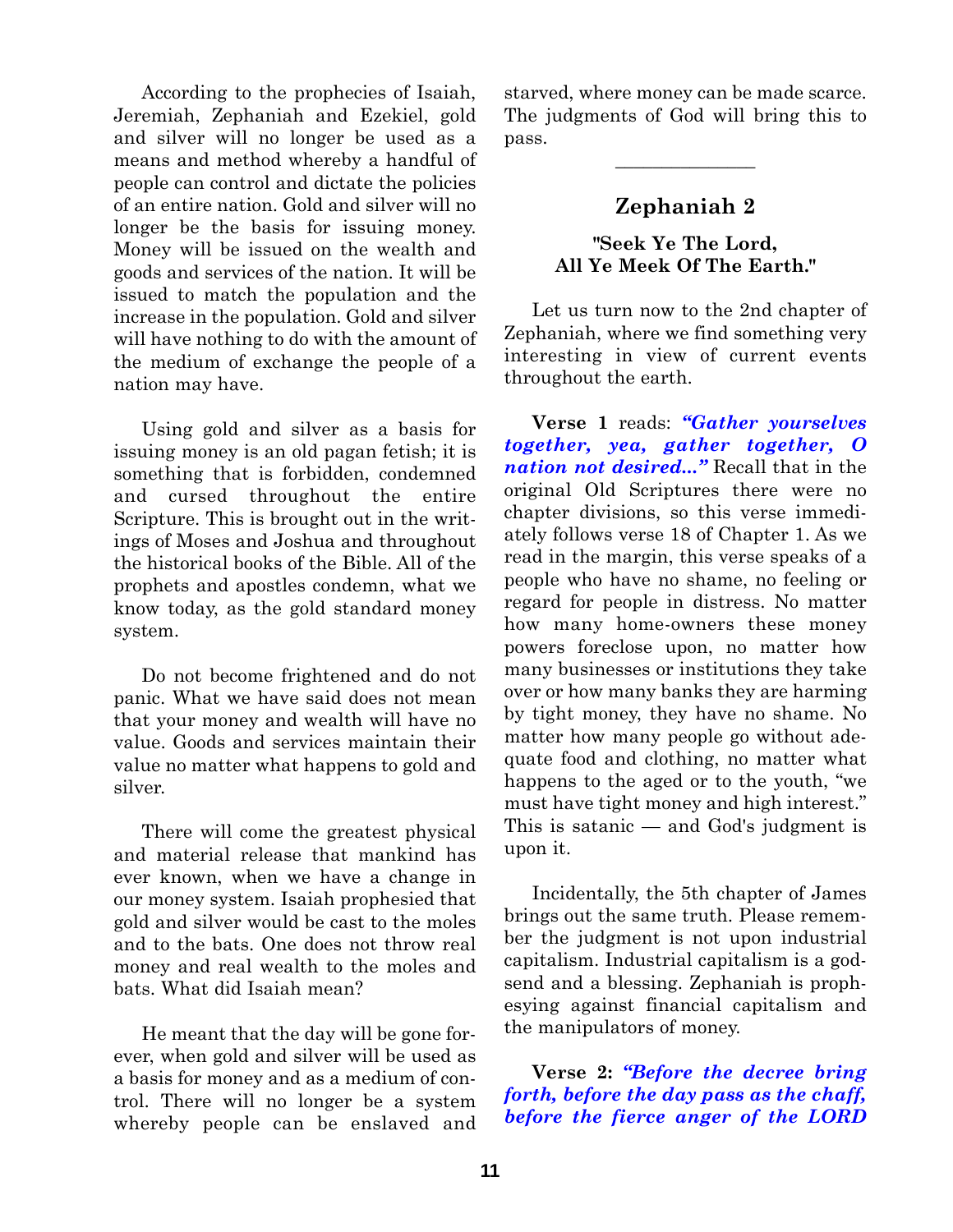*come upon you, before the day of the LORD'S anger come upon you."* I have called your attention to this before, but I repeat it again for emphasis. According to Bible prophecy, when God pours out His judgment and wrath upon the antichrist forces and World Communism, upon the haters of the Lord Jesus Christ and those who are opposed to His kingdom principles, then He also pours His Holy Spirit upon His kingdom people, the Isaac sons.

**Verse 3:** *"Seek ye the LORD, all ye meek of the earth...."* There are millions of people in this nation who are meek and humble, who desire only to live and let live. And God does make a difference — He did in the days of Noah and Lot, and thank God He will again. So He admonishes the meek to "Seek ye the LORD." Seeking the Lord simply means to seek His Word. The only place one can find God and the will of God is in His Word. One does not walk around and try to seek the Lord physically — we seek Him when we turn to His Word.

*".... which have wrought his judgment;* (those who desire the judgments of God pertaining to the nation; that is, a scriptural, righteous civil administration) *seek righteousness, seek meekness: it may be ye shall be hid in the day of the LORD'S anger."* This is the teaching of Bible prophecy, of the Apostles and of the Lord Jesus Christ. The Lord said, *"as it was in the days of Noah, so shall it be also in the days of the Son of man."* Who were destroyed in the days of Noah? Were Noah and his family destroyed? No the wicked were destroyed and taken away.

What happened when God poured judgment upon Sodom and Gomorrah? Was Lot destroyed? No, Lot remained and lived through the destruction; he was protected and spared. The wicked were destroyed, and so it will be at the end of this age.

#### **Zephaniah 3**

 $\overline{\phantom{a}}$  , where  $\overline{\phantom{a}}$ 

#### **"My Determination Is To Gather The Nations."**

In the first several verses of chapter 3, the prophet Zephaniah sees the corruption, the oppression, the wickedness and the evil in Christendom in this end time.

**Verse 1** reads: *"Woe to her that is filthy and polluted, to the oppressing city!"* A city here does not refer merely to some local city — it refers to the religious, political and economic systems. When he speaks of "her" he is speaking to a nation and people who are officially Christian.

**Verse 2:** *"She obeyed not the voice; she received not correction; she trusted not in the LORD; she drew not near to her God."* This is the condition of Christendom as a whole. We have not received correction in spite of all the judgment that has been poured upon us. Neither have we drawn near to the Lord nor turned to His Word.

**Verse 3:** *"Her princes within her are roaring lions; her judges are evening wolves; they gnaw not the bones tilt the morrow."* In other words, the condemnation is upon the leadership. God does not condemn the people, but rather the leadership in Christendom. He condemns the princes and the judges for the iniquity, oppression and wickedness in the realm of religion, politics and economics.

**Verse 4:** *"Her prophets* **(that is, the clergy or preachers)** *are light and*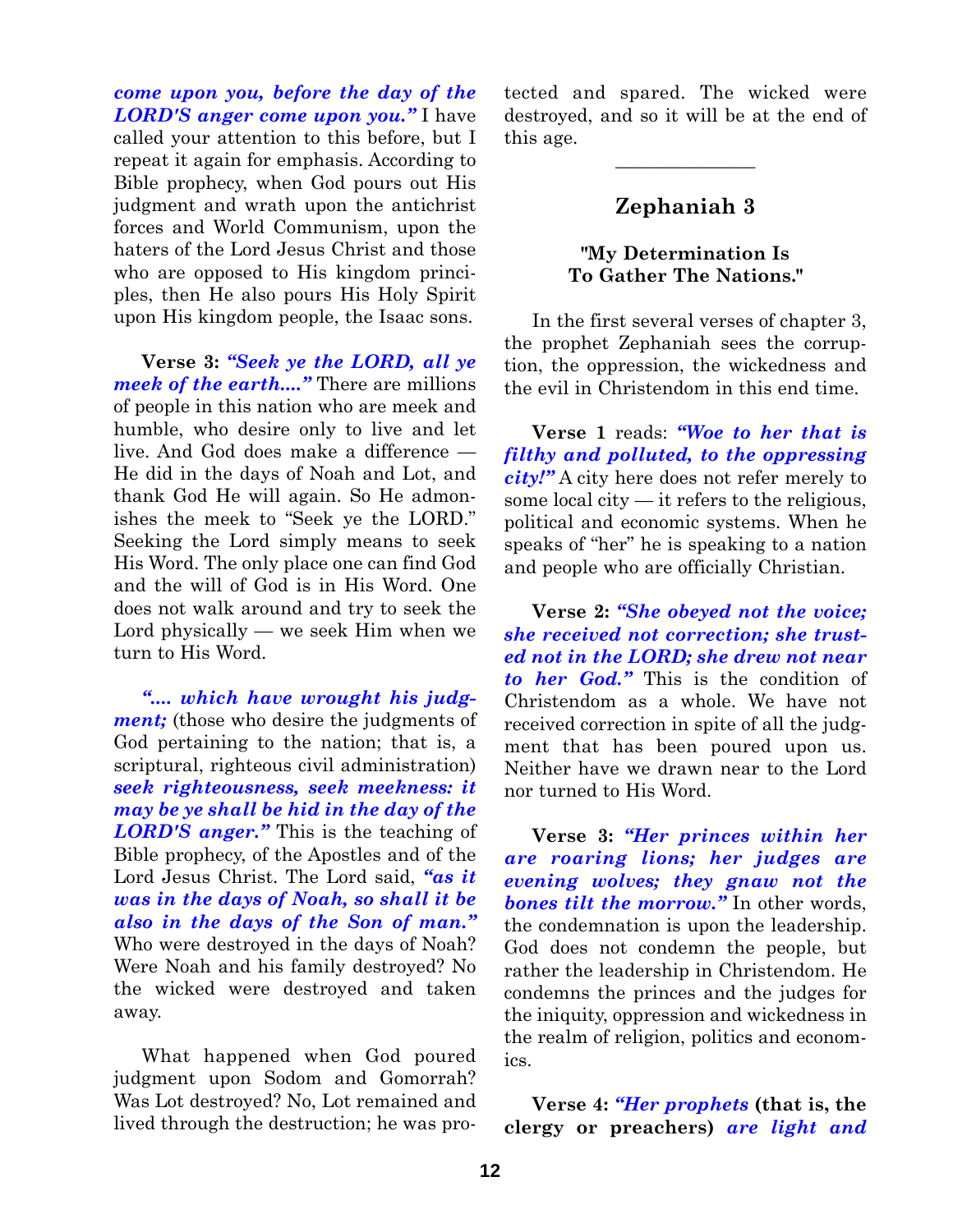*treacherous persons:* **(They are neither students of Bible prophecy nor diligent men in the Word of God)** *her priests have polluted the sanctuary, they have done violence to the law."* And certainly this generation of preachers have done violence to the law by teaching that there is no national message and that God's laws set forth through Moses for civil administration are not for us today. Just the opposite is true — they were given primarily for us today.

We read in **Verse 6,** as God speaks through the prophet, *"I have cut off the nations....."* Scores of nations in our lifetime have actually been cut off. Their rulers, dynasties and administrators have been overthrown as the Communists have taken over one nation after the other.

Continuing with this verse we read: *"their towers are desolate...."* In other words, their defenses crumbled; they were not adequate. Nation after nation has found itself unable to stand against the hammer and the sickle, God's judgment upon the wickedness and corruption in Christendom today.

The verse further says, *"I made their streets waste...."* And He certainly did. One thinks of the cities of Germany and Great Britain and other nations - they certainly were made waste and desolate and were destroyed.

#### **Verse 7:** *"I said, surely thou wilt fear me, thou wilt receive instruction; so their dwelling should not be cut off, howsoever I punished them: but they rose early, and corrupted all their doings."*

This has been our reaction. In spite of Korea and Vietnam, in spite of all the judgments, distress, anxiety and trouble

that the nations of Christendom are in, we are not receiving instruction. We are not turning to God; we do not see the hand of God; we do not see His purpose because we will not study the Scriptures in the light of what is taking place, in the light of Bible history and prophecy.

In view of all of this, the Almighty declares in **Verse 8:** *"Therefore wait ye upon me, saith the LORD, until the day that I rise up to the prey: for my determination is to gather the nations...."* This, my friend, is what the Almighty is doing and what He has already, largely, accomplished. He has gathered representatives from over 100 nations here in this great kingdom nation. Their strategy and design is to take over the United States of America, but the strategy and design of the Almighty is to bring them together for a dreadful and terrible judgment.

This same thought is brought out in **Mathew 25,** where the judgment of the nations is foretold. The Lord gathers the nations and then separates the sheep from the goats, the left from the right. He separates the nations who have fed and helped those in distress and need, and He tells these people to go into the kingdom.

Continuing with **Verse 8 in Zephaniah 3:** *"....that I may assemble the kingdoms, to pour upon them mine indignation even all my fierce anger: for all the earth shall be devoured (or cleansed) with the fire of my jealousy."* As the Lord has gathered the nations, we find the world divided into two great kingdoms: **(1)** the kingdoms under Communism and heathendom and **(2)** the nations under Christendom. These are the two great kingdoms. Please rid yourself of the idea that some antichrist will come and take over the kingdom of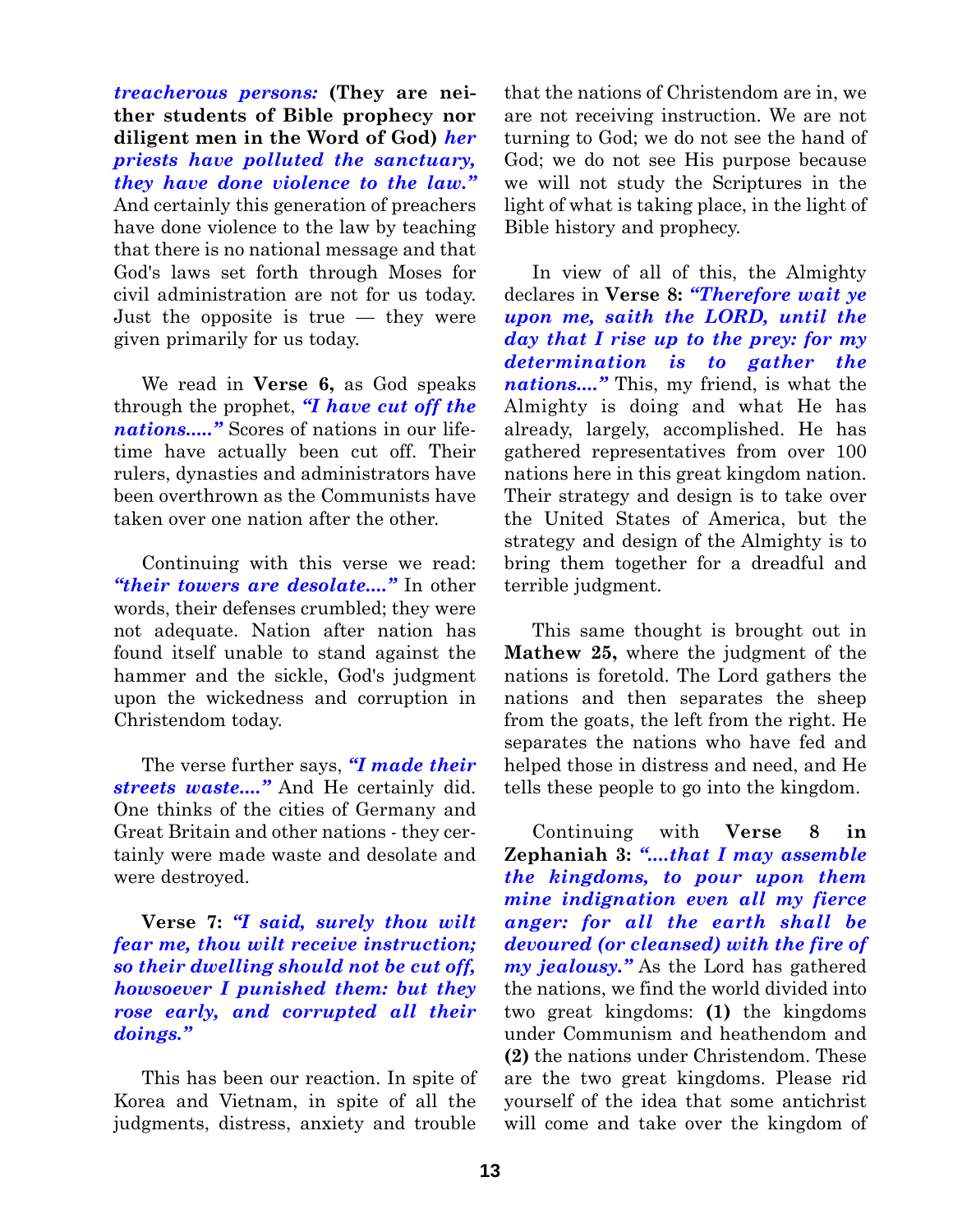the Lord. This, my friend, is not true — it is not the teaching of the Scriptures. The antichrists, thank God, have had their day and we are now moving into the day of the Lord when He gathers the nations to pour upon them "all **His** fierce anger."

Beginning in **Verse 9,** we have the contrast between God's dealing with the nations of Communism and heathendom and His dealing with His covenant kingdom people. As we found in Joel (and as brought out, also, in Isaiah, Jeremiah and the other prophets) at the time of the judgment upon the anti-Christ camp, God pours His Holy Spirit upon His Israel people. It will be the greatest outpouring of the Holy Spirit this old world has ever seen.

**Verse 9:** *"For then will I turn to the people a pure language, that they may all call upon the name of the LORD, to serve him with one consent."* One of the things God will do for His people is to give them a pure or common language. It is phenomenal the way the English language has now become the universal language. Note that the purpose is "that they may all call upon the name of the LORD, to serve him with one consent." The Lord has already begun to make English the common language throughout the earth in order that the truth and light of the gospel of the kingdom might go out to all nations of the earth.

**Verse 10:** *"From beyond the rivers of Ethiopia my suppliants, even the daughter of my dispersed, shall bring mine offering."* This is a tremendous scripture with a startling revelation. There are three identification marks here that identify the United States of America as the nation that Zephaniah foresaw.

First of all, we have the phrase "From beyond the rivers of Ethiopia." Standing where the prophet stood as he looked beyond the rivers of Ethiopia, his gaze would fall upon the United States of America in the region of North and South Carolina.

Next the people are called "my suppliants" by the Lord Almighty. This is the only nation in at least 2500 years that was established by people who were suppliants, people who prayed. The Pilgrims, the founding fathers, the Puritans were people of prayer. They prayed before they left the Mayflower; and as they landed on our shores, the first thing they did was to pray.

The third identification phrase is "even the daughter of my dispersed." This, too, is very meaningful because the people of this nation are the descendants of the Israel people who were dispersed. Tentribed Israel, the Isaac sons of the northern kingdom, were dispersed into Europe. They became the Germanic tribes, moving on into Britain, Scandinavia, Scotland, France, etc. They became the peoples of Christendom.

What does the prophet mean when he says, "they shall bring mine offering"? Perhaps it is the same prophecy that we have in **Isaiah 18:7** where we read, *"In that time shall the present be brought unto the LORD of hosts of a people scattered and peeled,...."* I believe the prophets saw in vision that this nation (located beyond the rivers of Ethiopia and founded by praying men and women, by the descendants of the people of Europe) would do something that no other nation in all history has done. It has spent billions of dollars as an offering, as a gift to people in distress all over the world.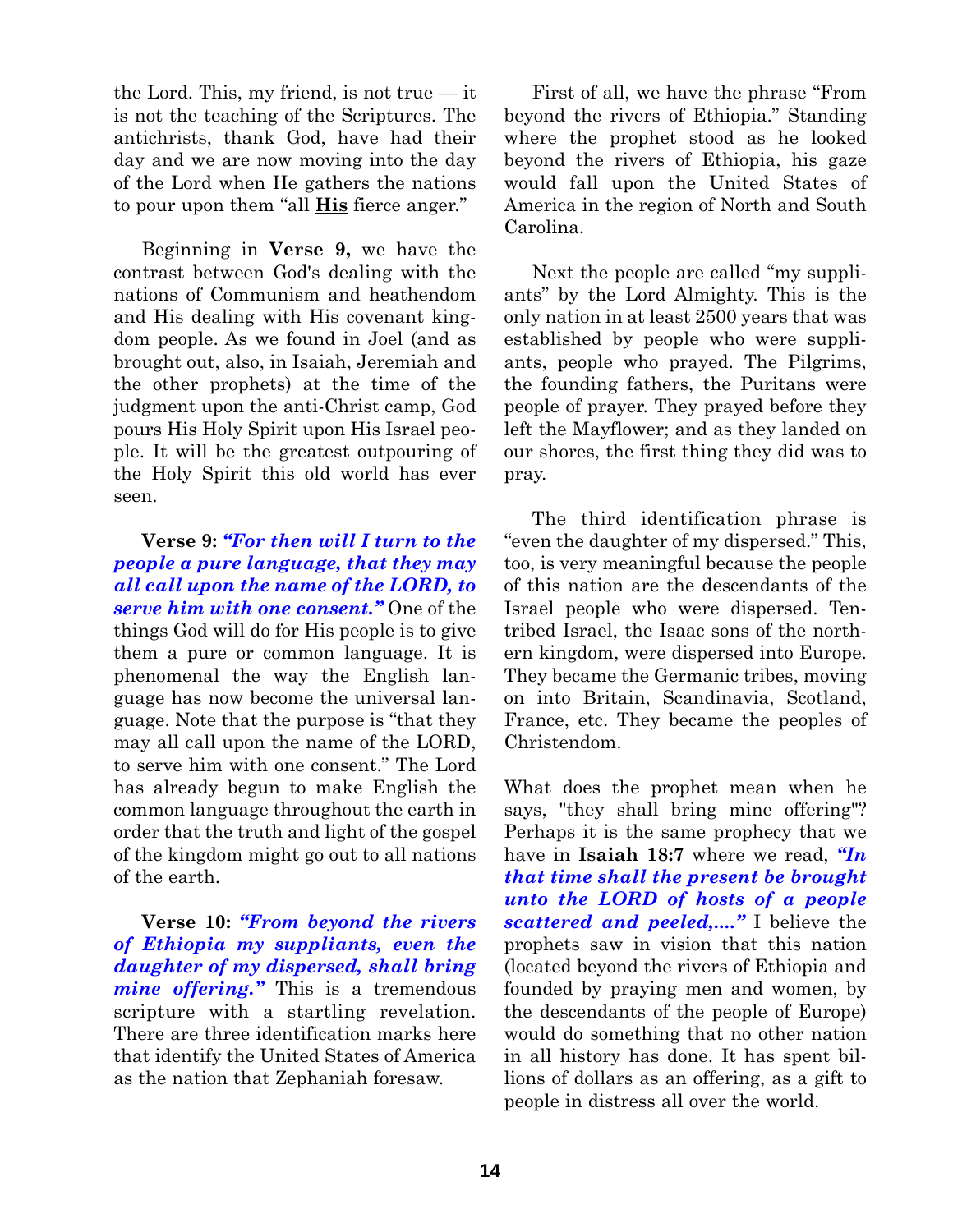It is a phenomenal thing. Every other great world power has used its power to demand tribute and to enslave and oppress people. We have spent billions of dollars to do just the opposite. Why? We are the beginning of the new order of the ages. We as a nation certainly have not had our cleansing nor our baptism of fire; but we are on our way. Look at the next **Verse 11:** *"In that day* **(the great and dreadful day of the Lord)** *shalt thou not be ashamed for all thy doings, wherein thou hast transgressed against me: for then I will take away out of the midst of thee them that rejoice in thy pride, and thou shalt no more be haughty because of my holy mountain."*

The expression "them that rejoice in thy pride" is a strange one. What does it mean? It means that the subversives, corrupters and anti-Christ forces, who appeal to pride and carnality and to the lower instincts of a human being, will be taken out of our midst. There will be a real cleansing in this nation, as set forth in the kingdom parables and in the prophecies of Jeremiah, Isaiah, and Ezekiel. It is coming! The pendulum will swing just as far in the positive direction as it has swung in the evil, negative direction.

**Verse 12:** *"I will also leave in the midst of thee an afflicted and poor people...."* We are already an afflicted and poor people. Consider your indebtedness. Consider the indebtedness of this whole nation. Consider the deficit spending, where we are actually mortgaging and selling into bondage our children in order to have a medium of exchange. As a people we have not yet had sufficient distress to cause us to turn to the Lord and to His Word. But we will.

The verse continues: *"....and they shall trust in the name of the LORD."* We will shortly discover that we have nothing else in which to trust. We will realize we have been betrayed to the extent that we are completely disarmed and helpless before our enemies. That discovery will be God's opportunity to give us and the whole world a demonstration of His own power and reality.

**Psalm 2** tells us that God sits in the heavens and laughs. Why do you suppose He laughs at what is going on? Simply because what the Communists are doing to us will drive us to our God. And when we turn to our God, we will see the end of World Communism and of all the anti-Christ forces.

**Verse 13:** *"The remnant of Israel shall not do iniquity, nor speak lies; neither shall a deceitful tongue be found in their mouth: for they shall feed and lie down, and none shall make them afraid."*

"The remnant" refers to the people who are left, those who survive this ordeal and those who are not deported nor executed (and there will be many executions and deportations from this nation when the cleansing of the kingdom comes). We will no longer be troubled with all the lying propaganda now being poured upon us.

Starting with verse 14 of this third chapter of Zephaniah, we come to one of the most beautiful and precious portions of Scripture in the entire Bible. And it is addressed to our nation, the United States of America. If our nation were going to be destroyed and taken over and if the enemy were going to communize and socialize us, these next several verses would make very little sense. Thank God this will not be the case.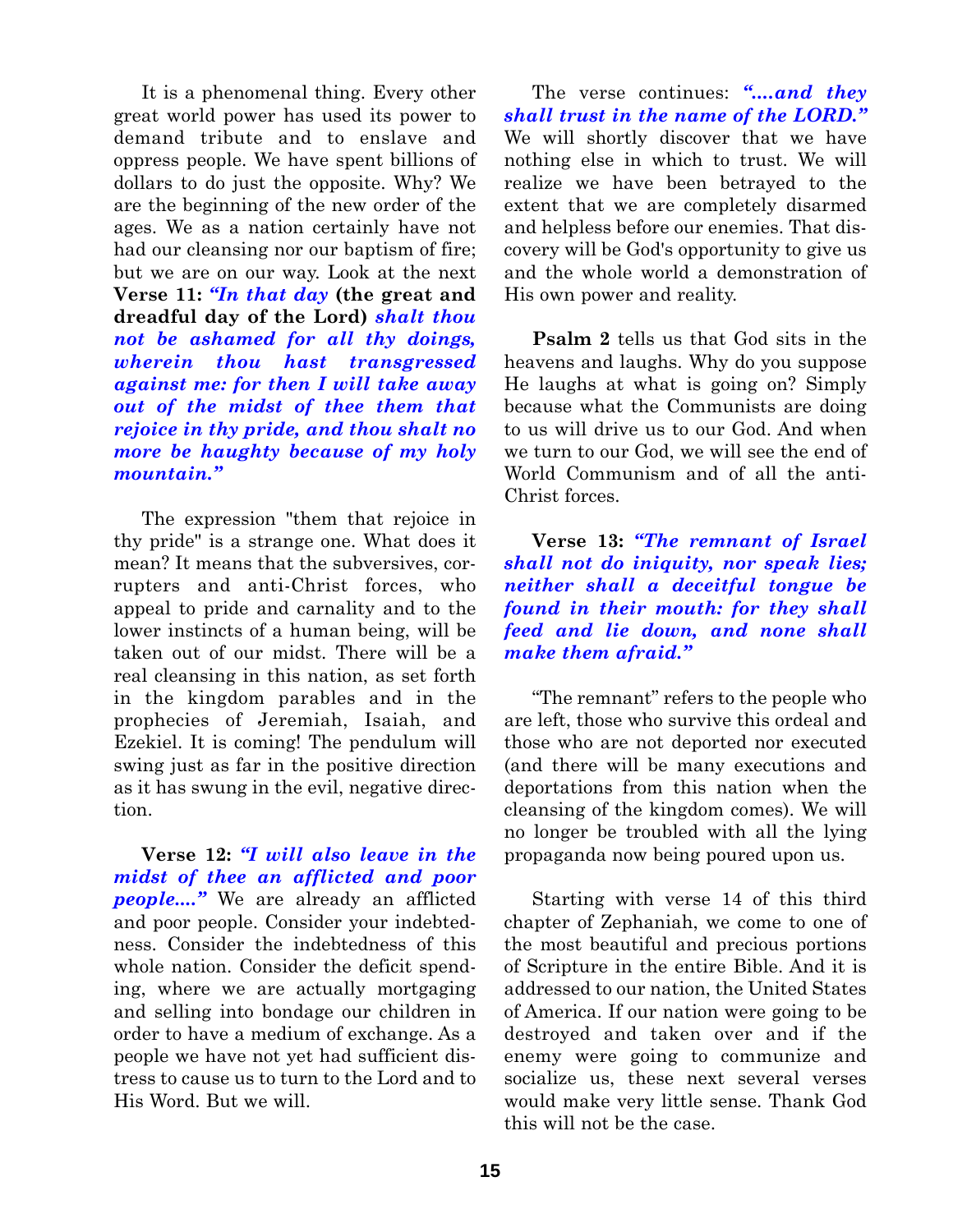**Verse 14:** *"Sing, O daughter of Zion;* **(the United States is the daughter of Zion)** *shout, O Israel (this nation is the land of Israel's regathering); be glad and rejoice with all the heart, O daughter of Jerusalem."* Why does this verse speak of the United States as the "daughter of Zion" and the "daughter of Jerusalem"? The answer is very plain and simple when one knows Bible history. And I must mention that those who do not know Bible history cannot possibly understand Bible prophecy.

This nation is spoken of as the "daughter of Zion" because Zion was David's civil headquarters. Our nation has patterned its civil administration closer to that of King David than any other nation in 2500 years.

And we are spoken of as the "daughter of Jerusalem" because David's religious center was in Jerusalem. David was a believer in Christ; he was a Christian and had the joy of salvation. Our nation is a Christian nation. All of the citizens are not born-again believers, but neither were they all born-again believers in the days of Moses and Joshua. The religion of the nation, however, is Christian; and our civil laws and the Constitution come closer to the laws of God than those of any other nation since the time of Ezra and Nehemiah. This 14th verse quoted above tells us we are to sing, to be glad and to rejoice. The reason is given in **Verse 15:** *"The LORD hath taken away thy judgments, he hath cast out thine enemy...."* This is the great cleansing that will come to the United States of America. The awakening will come when we begin to understand the Gospel of the Kingdom and the national message of the Bible.

*"....the king of Israel, even the LORD, is in the midst of thee: thou* *shalt not see evil any more."* The Lord by His Spirit has been in the midst of this great, phenomenal nation. His blessings are here (spiritually, materially and physically) more than in all nations of history combined. This, my friend, is the beginning of the kingdom and of the restitution. This Divine intervention and deliverance is possible because Christ died not only for the personal salvation of "whosoever will," not only for the church, the body of Christ. He died also for the redemption of Israel; and we here in this great land are, literally, the regathering of the Israel people.

Before we leave the thought brought out in verse 15 that "the LORD, is in the midst of thee," let me call your attention to **Verse 5 in Haggai chapter 2:**

*"According to the word that I covenanted with you when ye came out of Egypt* **(and we came out of Egypt as Isaac Sons hundreds of years before there were any Jewish people)** *so my spirit remaineth among you: fear ye not."*

What was the covenant that God made with the Isaac sons, our forefathers, when they came out of Egypt? Let me quote from **Exodus 29:45 and 46:** *"And I will dwell among the children of Israel, and will be their God." — "And they shall know that I am the LORD their God, that brought them forth out of the land of Egypt, that I may dwell among them: I am the LORD their God."*

Do you see any significance in these verses? The Anglo-Saxon people have recognized, honored and worshiped the true and living God. What is the reason? As God covenanted, His Spirit has been in the midst of the Isaac sons, the Anglo-Saxon people, more than in any other peo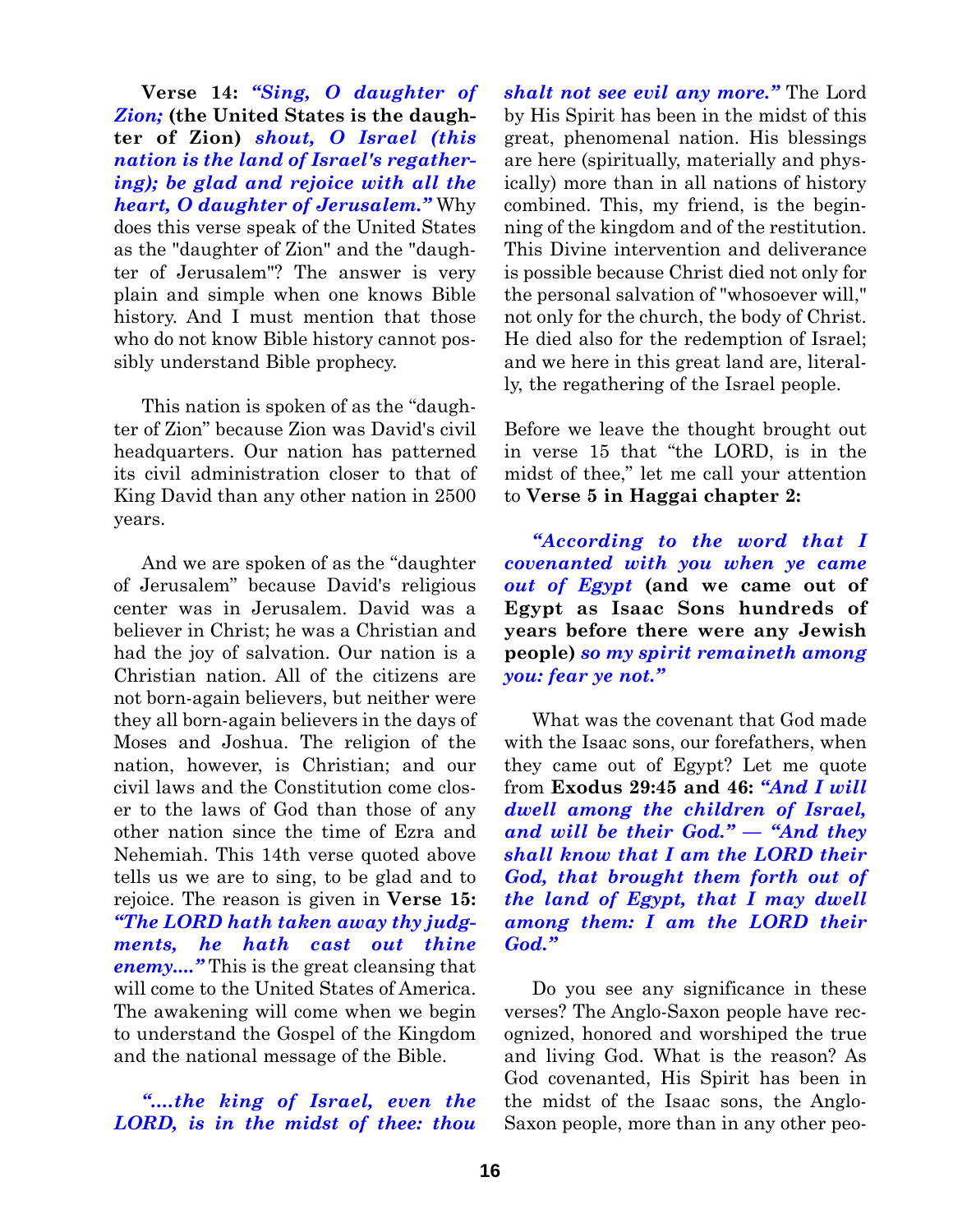ple all through history -in fact, we have had more of the light and illumination that comes from the Spirit of God than all other peoples of history combined.

Let me give one more reference relative to the Spirit of God dwelling in the midst of the Isaac sons.

**1 Kings 6:11,13:** *"And the word of the LORD came to Solomon, Saying. . . And I will dwell among the children of Israel, and will not forsake my people Israel."*

Let us now go back to **Zephaniah 3 Verse 16:** *"In that day it shall be said to Jerusalem,* **(and this is not the old literal city in Palestine, but the new Jerusalem right here in this great American wilderness)** *Fear thou not: and to Zion,* **(the United States)** *Let not thine hands be slack."* We are spending billions of dollars and sacrificing thousands of our best young men in an effort to maintain peace and order throughout the earth, but we are not acting in harmony with the Word.

The Almighty speaks further to us in **Verse 17:** *"The LORD thy God in the midst of thee is mighty: he will save...."* This is not personal salvation; this is the deliverance of a nation that is threatened as we are.

*".... he will rejoice over thee with joy; he will rest in his love, lie will joy over thee with singing."* This is beautiful. In verse 14, we are told as a people to sing, to be glad and rejoice. And in this verse we are told that God, Himself, will have joy and rejoicing over what He will do and what He has already done in this great nation.

Here is God's promise in **Verse 18:** *"I will gather them that are sorrowful for the solemn assembly, who are of thee, to whom the reproach of it was a* **burden.**" There will be much sorrow before the final showdown is over. What is the "solemn assembly" spoken of here? Perhaps it is a scriptural United Nations Organization. Bible prophecy makes it very plain that the Isaac Sons will come together into a solemn assembly as we come up to the end of this age.

**Verse 19:** *"Behold, at that time I will undo all that afflict thee...."* This short sentence speaks volumes. We are being afflicted not only by the Communists throughout the world, but by satanic forces in our own nation. These enemies will have an "undoing."

Reading on: *"....and I will save her that halteth, and gather her that was driven out; and I will get them praise and fame in every land where they have been put to shame."* The prophet, Zephaniah, foresaw in his vision and revelation the shame, the insults and accusations hurled against this nation from all over the world. But, he notes that this situation will be changed to "praise and fame in every land."

The prophet closes with this marvelous promise from the Almighty in **Verse 20:** *"At that time will I bring you again, even in the time that I gather you: for I will make you a name and a praise among all people of the earth, when I turn back your captivity* **(fortunes)** *before your eyes, saith the LORD."*

> **By the late C. O. Stadsklev**